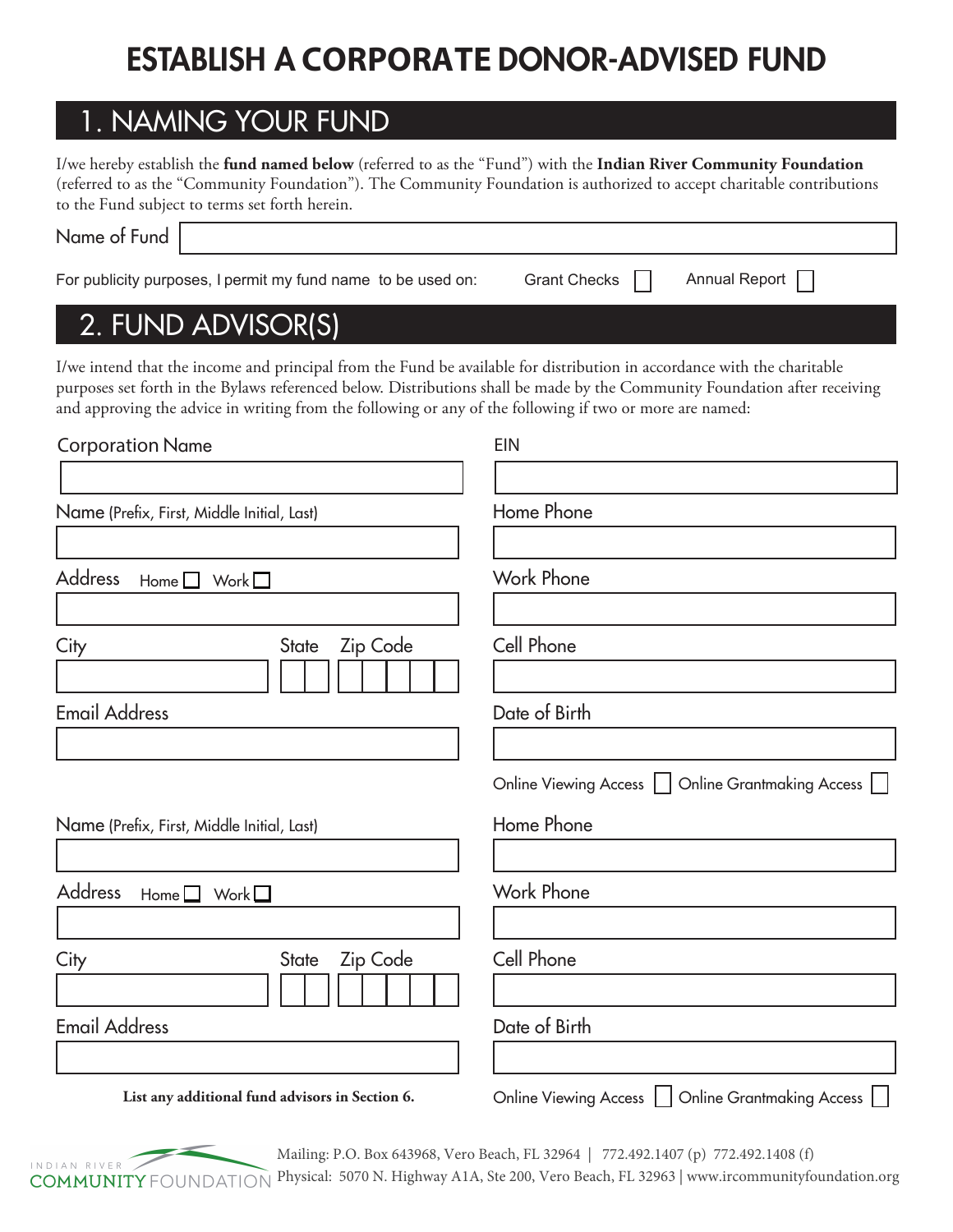# 3. ELECTING SUCCESSOR ADVISOR(S)

Upon the death, resignation or incapacity to serve of the Fund Advisor (or the surviving Fund Advisor if two or more individuals have been named), the Fund Advisor's privilege to advise the Fund terminates and the Successor Advisor(s) to the Fund shall be:

| Successor Name (Prefix, First, Middle Initial, Last)                                                                                                                                                                                                                                                                                                                                                                                                                                                                                                                                                                                             | Phone<br>Home $\Box$ Work $\Box$<br>Cell                    |
|--------------------------------------------------------------------------------------------------------------------------------------------------------------------------------------------------------------------------------------------------------------------------------------------------------------------------------------------------------------------------------------------------------------------------------------------------------------------------------------------------------------------------------------------------------------------------------------------------------------------------------------------------|-------------------------------------------------------------|
|                                                                                                                                                                                                                                                                                                                                                                                                                                                                                                                                                                                                                                                  |                                                             |
| <b>Address</b><br>Work $\square$<br>Home $\Box$                                                                                                                                                                                                                                                                                                                                                                                                                                                                                                                                                                                                  | Date of Birth                                               |
|                                                                                                                                                                                                                                                                                                                                                                                                                                                                                                                                                                                                                                                  |                                                             |
| City<br>Zip Code<br><b>State</b>                                                                                                                                                                                                                                                                                                                                                                                                                                                                                                                                                                                                                 | Relationship to Founder of Fund                             |
|                                                                                                                                                                                                                                                                                                                                                                                                                                                                                                                                                                                                                                                  |                                                             |
| <b>Email Address</b>                                                                                                                                                                                                                                                                                                                                                                                                                                                                                                                                                                                                                             |                                                             |
|                                                                                                                                                                                                                                                                                                                                                                                                                                                                                                                                                                                                                                                  |                                                             |
|                                                                                                                                                                                                                                                                                                                                                                                                                                                                                                                                                                                                                                                  |                                                             |
| Successor Name (Prefix, First, Middle Initial, Last)                                                                                                                                                                                                                                                                                                                                                                                                                                                                                                                                                                                             | Phone<br>Work $\square$<br>Cell<br>Home $\Box$              |
|                                                                                                                                                                                                                                                                                                                                                                                                                                                                                                                                                                                                                                                  |                                                             |
| <b>Address</b><br>Work $\square$<br>Home $\Box$                                                                                                                                                                                                                                                                                                                                                                                                                                                                                                                                                                                                  | Date of Birth                                               |
|                                                                                                                                                                                                                                                                                                                                                                                                                                                                                                                                                                                                                                                  |                                                             |
| Zip Code<br>City<br><b>State</b>                                                                                                                                                                                                                                                                                                                                                                                                                                                                                                                                                                                                                 | Relationship to Founder of Fund                             |
|                                                                                                                                                                                                                                                                                                                                                                                                                                                                                                                                                                                                                                                  |                                                             |
| <b>Email Address</b>                                                                                                                                                                                                                                                                                                                                                                                                                                                                                                                                                                                                                             | List any additional successor advisors in Section 6.        |
|                                                                                                                                                                                                                                                                                                                                                                                                                                                                                                                                                                                                                                                  |                                                             |
| Succeeding generations may serve as successors to the Fund in accordance with the policies referenced below. Unless otherwise<br>specified in Section 6, when or if two persons are eligible to be successors, they shall act by unanimous consent; when or if<br>more than two persons are eligible to be successors, then a grant recommendation by a majority of such persons shall constitute<br>an effective recommendation for consideration by the Community Foundation. Successors shall have the ability to recommend<br>grant distributions from the income and principal of the Fund by advising the Community Foundation in writing. |                                                             |
| You may also recommend U.S.-based 501(c)(3) public charities to receive part or all of the Fund balance.                                                                                                                                                                                                                                                                                                                                                                                                                                                                                                                                         |                                                             |
| Portion of Fund that Successor(s) Advise                                                                                                                                                                                                                                                                                                                                                                                                                                                                                                                                                                                                         | $\%$                                                        |
| Portion of Fund for Named Charitable Organization(s)                                                                                                                                                                                                                                                                                                                                                                                                                                                                                                                                                                                             | % Combined total must equal 100%                            |
| <b>Charitable Organization Name</b>                                                                                                                                                                                                                                                                                                                                                                                                                                                                                                                                                                                                              | Phone                                                       |
|                                                                                                                                                                                                                                                                                                                                                                                                                                                                                                                                                                                                                                                  |                                                             |
| Address                                                                                                                                                                                                                                                                                                                                                                                                                                                                                                                                                                                                                                          | Federal Tax ID (if known)                                   |
|                                                                                                                                                                                                                                                                                                                                                                                                                                                                                                                                                                                                                                                  |                                                             |
| Zip Code<br><b>State</b><br>City<br>$\mathbf 2$                                                                                                                                                                                                                                                                                                                                                                                                                                                                                                                                                                                                  | List any additional charities and allocations in Section 6. |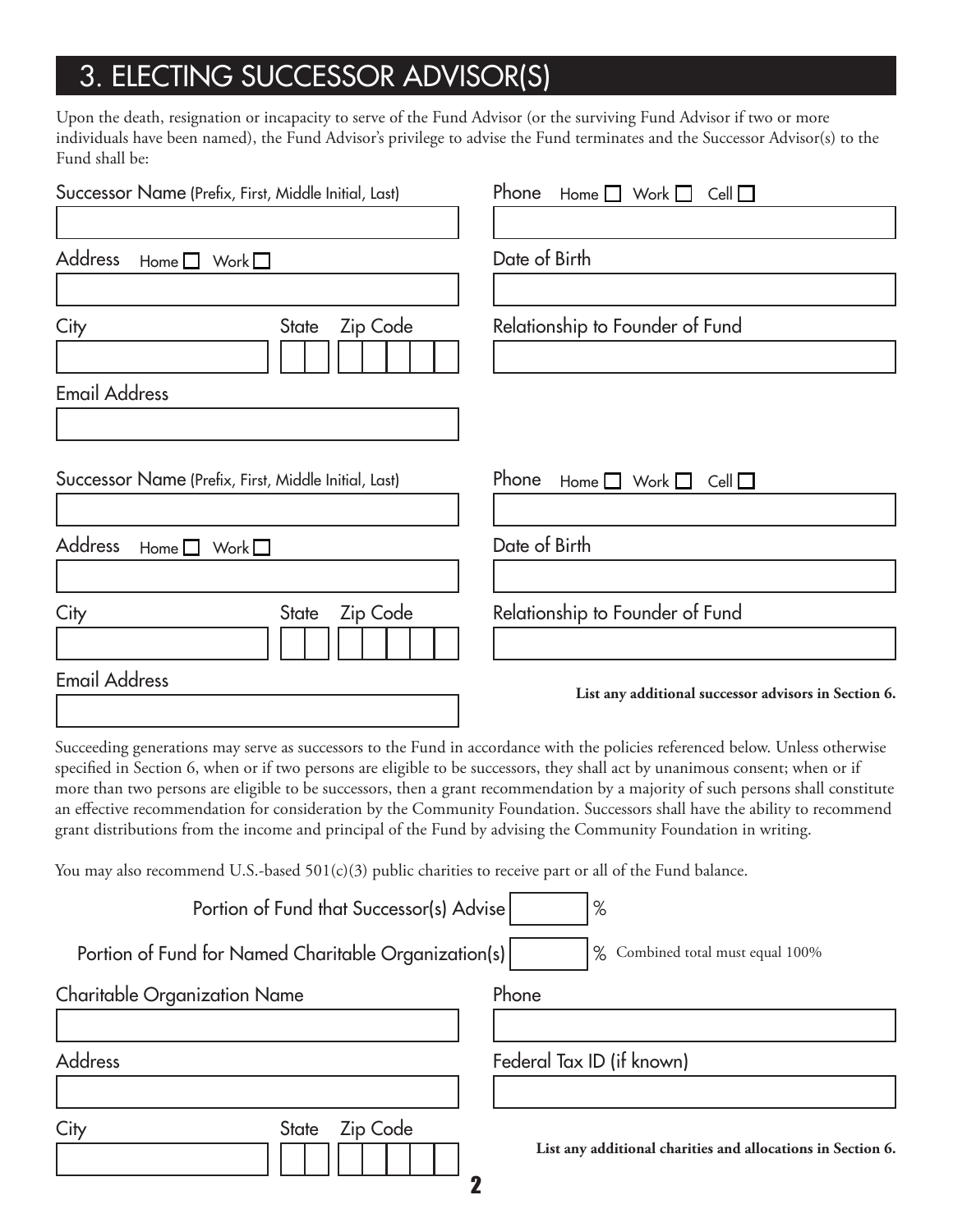## 4. INVESTMENT RECOMMENDATION

Please select **one** of the following options and complete the corresponding section regarding the Fund's investments.



I/we request that the assets in the Fund be managed directly by my/our financial advisor.



I/we request that the assets in the Fund be invested in the Community Foundation's investment pools.

### OPTION 1

I/we request that the assets in the Fund be managed by:

| <b>Financial Advisor Name</b> | Firm Name            |
|-------------------------------|----------------------|
|                               |                      |
| Address                       | <b>Email Address</b> |
|                               |                      |
| State Zip Code<br>City        | Phone                |
|                               |                      |

By checking this box, until otherwise notified by the Fund Advisor(s), the financial advisor may have online viewing access to the Fund.

The Fund shall be managed directly by my/our financial advisor, participating in the Community Foundation's financial advisor program until such time that the Community Foundation or the Fund Advisor(s) exercise(s) the option to make a different selection for management of this Fund.

As a participant in the financial advisor program, I/we understand that my/our elected financial advisor will be responsible for the management of the assets of this Fund, and such financial advisor will do so in accordance with the most current financial policies and standards of the Community Foundation. The Community Foundation will regularly review the financial performance of this Fund.

### **As required by IRS regulations, I/we acknowledge and agree that:**

- a) the above recommendation is advisory only and the Community Foundation may, at its sole and absolute discretion, follow or decline to follow my/our recommendation;
- b) the Community Foundation may at any time, at its sole and absolute discretion, change the investment of all or any portion of the assets in the Fund;
- c) if my/our recommendation is accepted, the investments will be administered in accordance with the financial policies and fiduciary standards of the Community Foundation; and
- d) investments are subject to normal market and interest rate fluctuation risks, and any gain or loss generated by the above investments will be credited or charged to the Fund.

3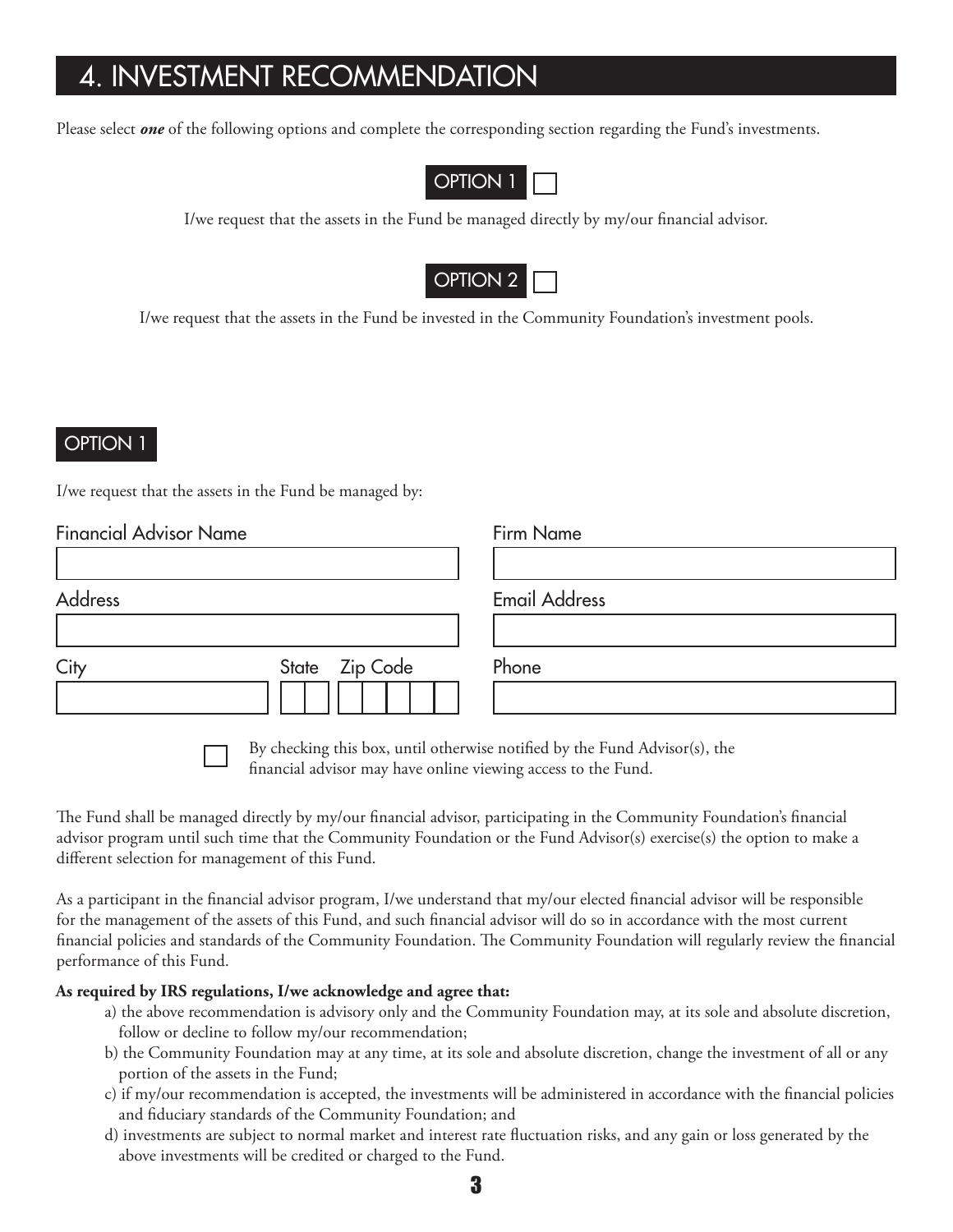To invest in the Community Foundations investment pools, please select one mix from the mix options listed below, or create your own mix.

| Long-Term Goals<br><b>MORE RISK</b><br>Lower Spending Rate |                                          |            | <b>Short-Term Goals</b><br>LESS RISK<br><b>Higher Spending Rate</b> |              |              |                    |                    |
|------------------------------------------------------------|------------------------------------------|------------|---------------------------------------------------------------------|--------------|--------------|--------------------|--------------------|
|                                                            |                                          |            |                                                                     | $\mathbf{L}$ |              |                    |                    |
|                                                            | Mix Options:                             | Aggressive | <b>Moderately</b><br>Aggressive                                     | Moderate     | Conservative | <b>Risk Averse</b> | <b>Custom Mix*</b> |
|                                                            | <b>Money</b><br><b>Market</b>            | 3%         | 5%                                                                  | 15%          | 25%          | 100%               |                    |
| Pool<br>Investment                                         | <b>Short-Term</b><br><b>Fixed Income</b> | 10%        | 21%                                                                 | 27%          | 33%          | 0%                 |                    |
|                                                            | Intermediate-Term<br><b>Fixed Income</b> | 10%        | 14%                                                                 | 18%          | 22%          | $0\%$              |                    |
|                                                            | <b>Domestic</b><br><b>Equity</b>         | 55%        | 43%                                                                 | 29%          | 14%          | 0%                 |                    |
|                                                            | International<br><b>Equity</b>           | 22%        | 17%                                                                 | 11%          | 6%           | 0%                 |                    |

\*Combined total must equal 100%

The responsibility for managing the Community Foundations investment program is vested in the Community Foundations Board of Directors through its Investment Committee. This committee works closely with staff and the Community Foundations investment advisors to set policy, establish performance benchmarks and monitor performance. The percentages in the mix options may change from time to time upon Investment Committee review.

### *As* **required by IRS regulations, I/we acknowledge and agree that:**

- a) the above recommendation is advisory only and the Community Foundation may, at its sole and absolute discretion, follow or decline to follow my/our recommendation;
- b) the Community Foundation may at any time, at its sole and absolute discretion, change the investment of all or any portion of the assets in the Fund;
- c) if my/our recommendation is accepted, the investments will be administered in accordance with the financial policies and fiduciary standards of the Community Foundation; and
- d) investments are subject to normal market and interest rate fluctuation risks, and any gain or loss generated by the above investments will be credited or charged to the Fund.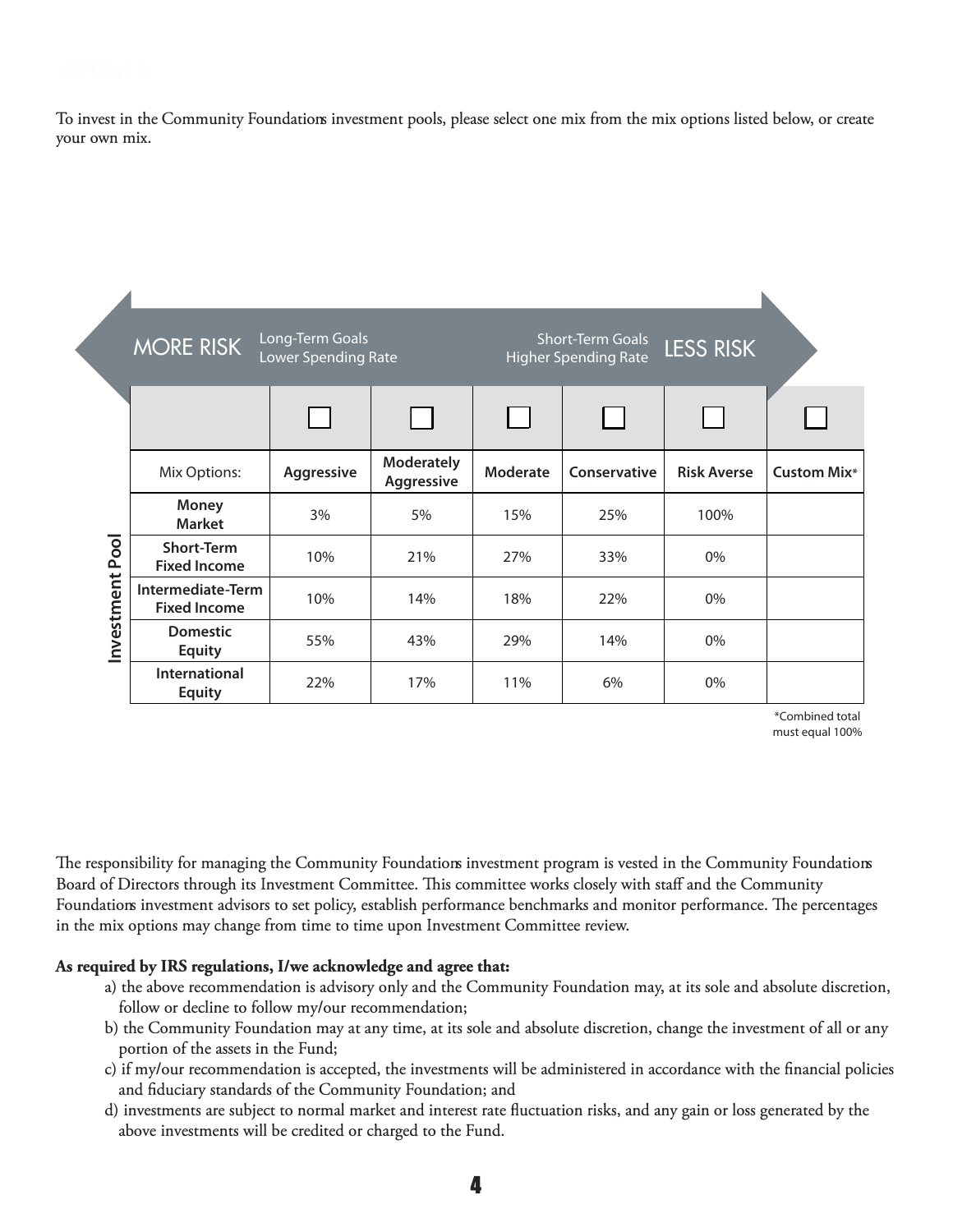## 5. REFERRING PROFESSIONAL ADVISOR INFORMATION

If a professional advisor guided you in the decision to establish the Fund, please fill out the following section:

| Accountant <b>Set Estate Planning Attorney</b> |                      |
|------------------------------------------------|----------------------|
| Financial Advisor   Other: ______              |                      |
| <b>Professional Advisor Name</b>               | Firm Name            |
| <b>Address</b>                                 | <b>Email Address</b> |
| <b>Zip Code</b><br>City<br>State               | Phone                |

## **6. ADDITIONAL INSTRUCTIONS**

Please include any additional instructions.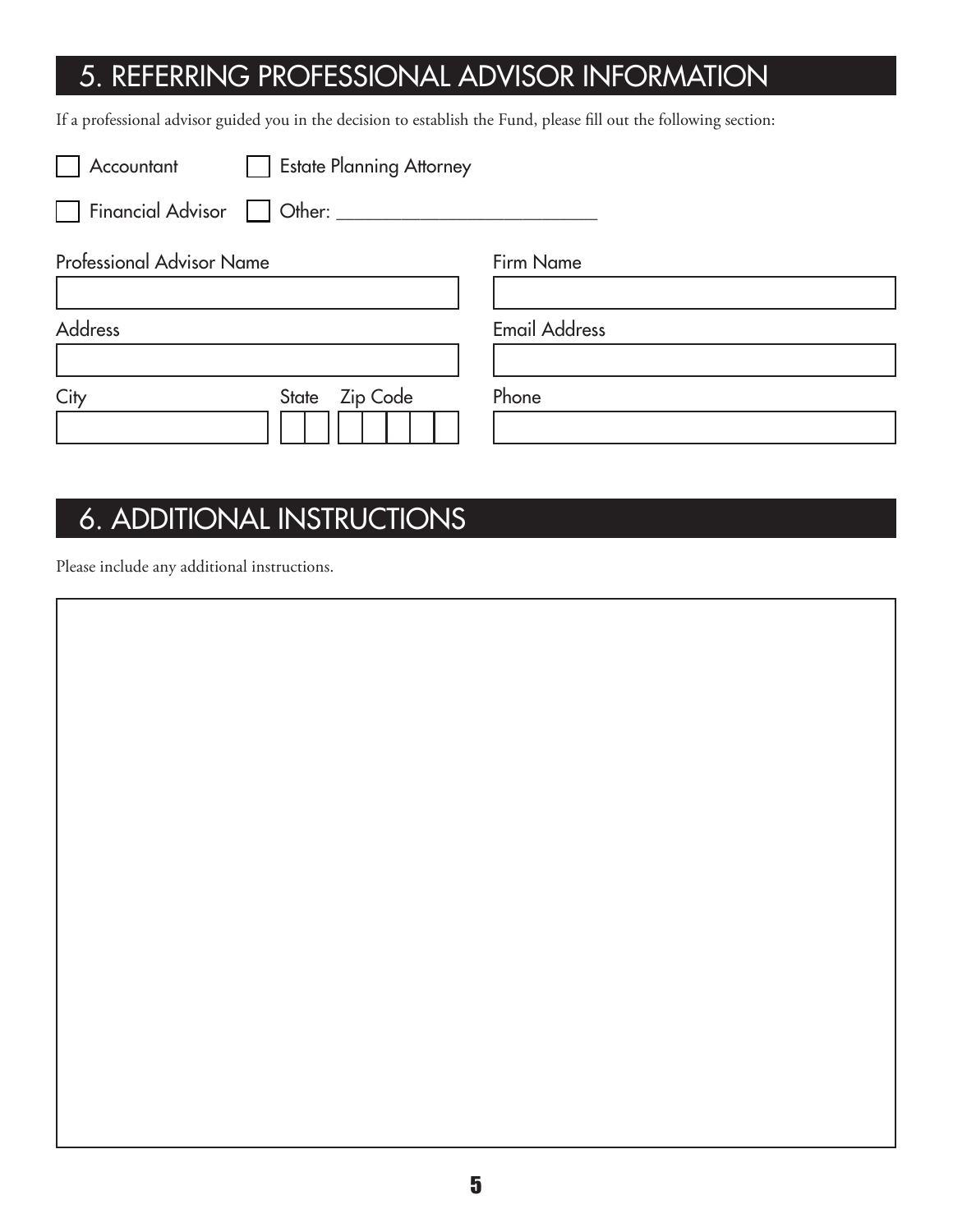# i7. REQUIRED SIGNATURE(S)

I/we hereby acknowledge receipt of the Administrative Fee Schedule attached and accept the terms of said schedule. I/ we further understand the fee schedule is subject to modification and may be increased or decreased at the sole discretion of the Community Foundation's Board of Directors. I/we agree to be bound by the most current schedule of fees published by the Community Foundation.

I/we have received copies and accept the terms of the Procedures For The Establishment And Operation Of Funds and relevant sections of the Bylaws. (Indian River Community Foundation's Procedures and Bylaws are available at www.ircommunityfoundation.org. I/we understand that the Community Foundation, through its duly authorized committees, reserves the right to make the final decision regarding distributions from the Fund.

The Fund is protected from obsolescence. If, in the sole judgment of the Board of Directors of the Foundation, the purposes for which the Fund was created ever become unnecessary, incapable of fulfillment, or inconsistent with the charitable needs of the community served by the Foundation, the Foundation's Board of Directors shall modify any restriction or condition on the use or distribution of the income and principal of the Fund.

If the persons named above or after the date of this document are not available to advise and consult with the Community Foundation due to death, resignation or incapacity to serve, the Community Foundation shall use the principal and income from the Fund for its general and charitable purposes as set forth in the Bylaws.

| Signature           | Date |
|---------------------|------|
|                     |      |
|                     |      |
| <b>Printed Name</b> |      |
|                     |      |
|                     |      |
| Signature           | Date |
|                     |      |
| <b>Printed Name</b> |      |
|                     |      |
|                     |      |
| Accepted by:        |      |

Jeffrey R. Pickering, CEO Indian River Community Foundation

**Date** 

### **Return this form to: donorservices@ircommunityfoundation.org or Fax: 772.492.1408**



Mailing: P.O. Box 643968, Vero Beach, FL 32964 | 772.492.1407 (p) 772.492.1408 (f) Physical: 5070 N. Highway A1A, Ste 200, Vero Beach, FL 32963 | www.ircommunityfoundation.org